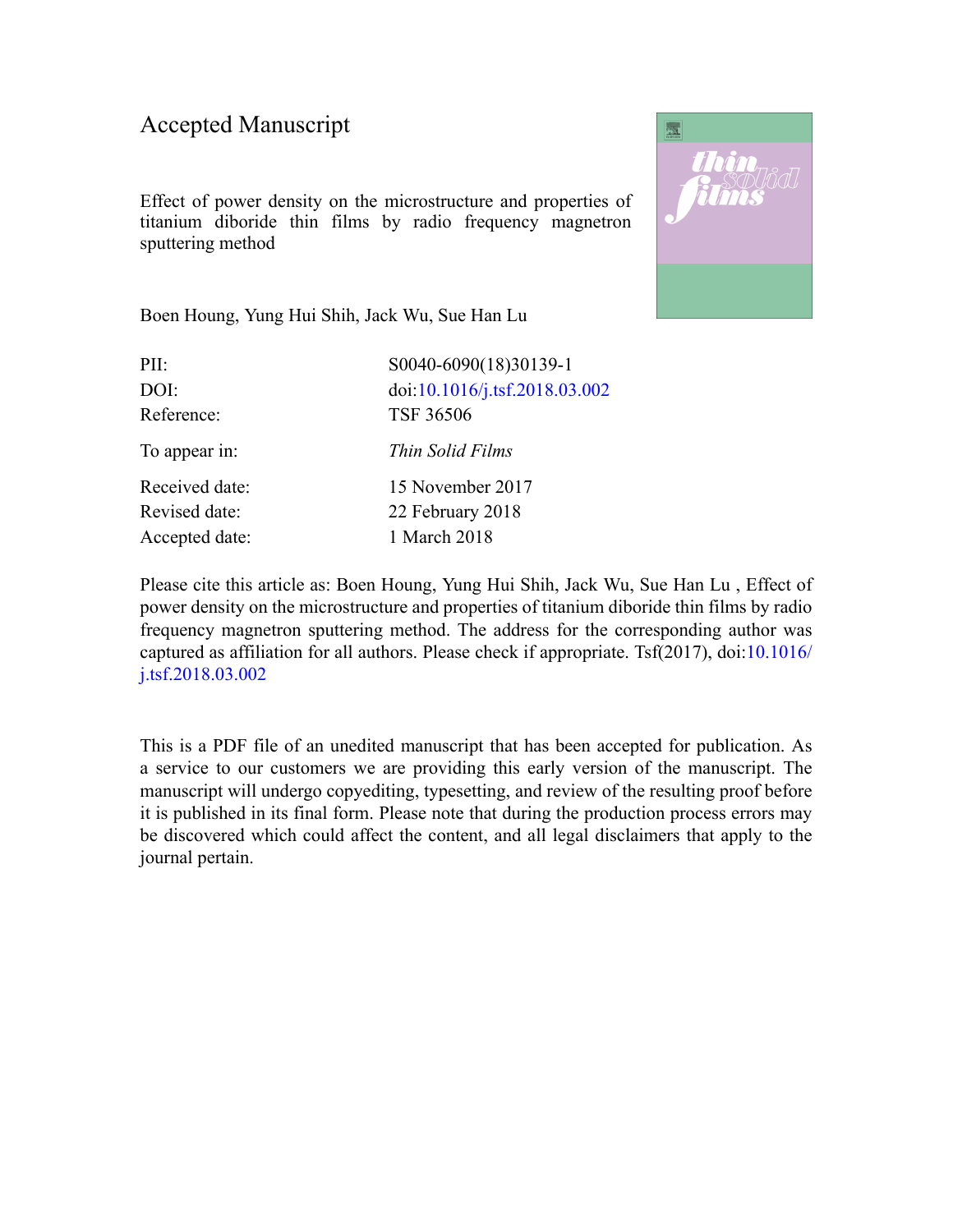## **ACCEPTED MANUSCRIPT**

## **Effect of power density on the microstructure and properties of titanium diboride thin films by radio frequency magnetron sputtering method**

Boen Houng<sup>a,\*</sup>, Yung Hui Shih<sup>a</sup>, Jack Wu<sup>a</sup>, Sue Han Lu<sup>a</sup>,

<sup>a</sup> Department of Materials Science and Engineering, I-Shou University, Kaohsiung City, Taiwan

## **ABSTRACT**

lectric generators directly convert heat into electricity and offe r a<br>thway for generating power. Titanium diboride, TiB<sub>2</sub>, is an ideal ca<br>material in thermoelectric systems because of its refractory c<br>trical conductivi Thermoelectric generators directly convert heat into electricity and offe r a unique and very promising pathway for generating power. Titanium diboride,  $TiB<sub>2</sub>$ , is an ideal candidate for use as an electrode material in thermoelectric systems because of its refractory characteristic and excellent electrical conductivity. This study reports the effect of sputtering power density on microstructural, electrical and mechanical properties of TiB<sub>2</sub> films fabricated by radio frequency magnetron sputtering. The TiB<sub>2</sub> thin films were deposited at 500 °C with power densities of 5.1– 12.7 W/cm<sup>2</sup>. As the power density increased, X-ray diffraction analysis showed a formation trend of highly crystallized hexagonal  $TiB<sub>2</sub>$  with a (001) preferential orientation. X-ray photoelectron spectroscopy data revealed that only  $T$ –B chemical bonding states were present in the  $TiB<sub>2</sub>$  phase. TiB<sup>2</sup> films also exhibited a denser microstructure with a larger grain size. All three factors led to a lowering of the films' electrical resistivity. A minimum electrical resistivity of 6.5x10−4 Ωcm was obtained with a free-electron concentration of  $1.2x10^{20}$  cm<sup>-3</sup> and carrier mobility of 86.7 cm<sup>2</sup>  $V^{-1}s^{-1}$ . The hardness and elastic modulus were also found to increase with discharge power density from 19.5 to 26.6 GPa and from 165.2 to 196.8 GPa, respectively. This study demonstrated that the combination of high melting point and excellent electrical and mechanical properties makes  $TiB<sub>2</sub>$  an ideal electrode material for thermoelectric applications.

 $\overline{a}$ 

Corresponding author at: Department of Materials Science and Engineering, I-Shou University, Tel.:

<sup>011-886-76579708;</sup> fax: 011-886-76578444

Electronic address: boyen@mail.isu.edu.tw